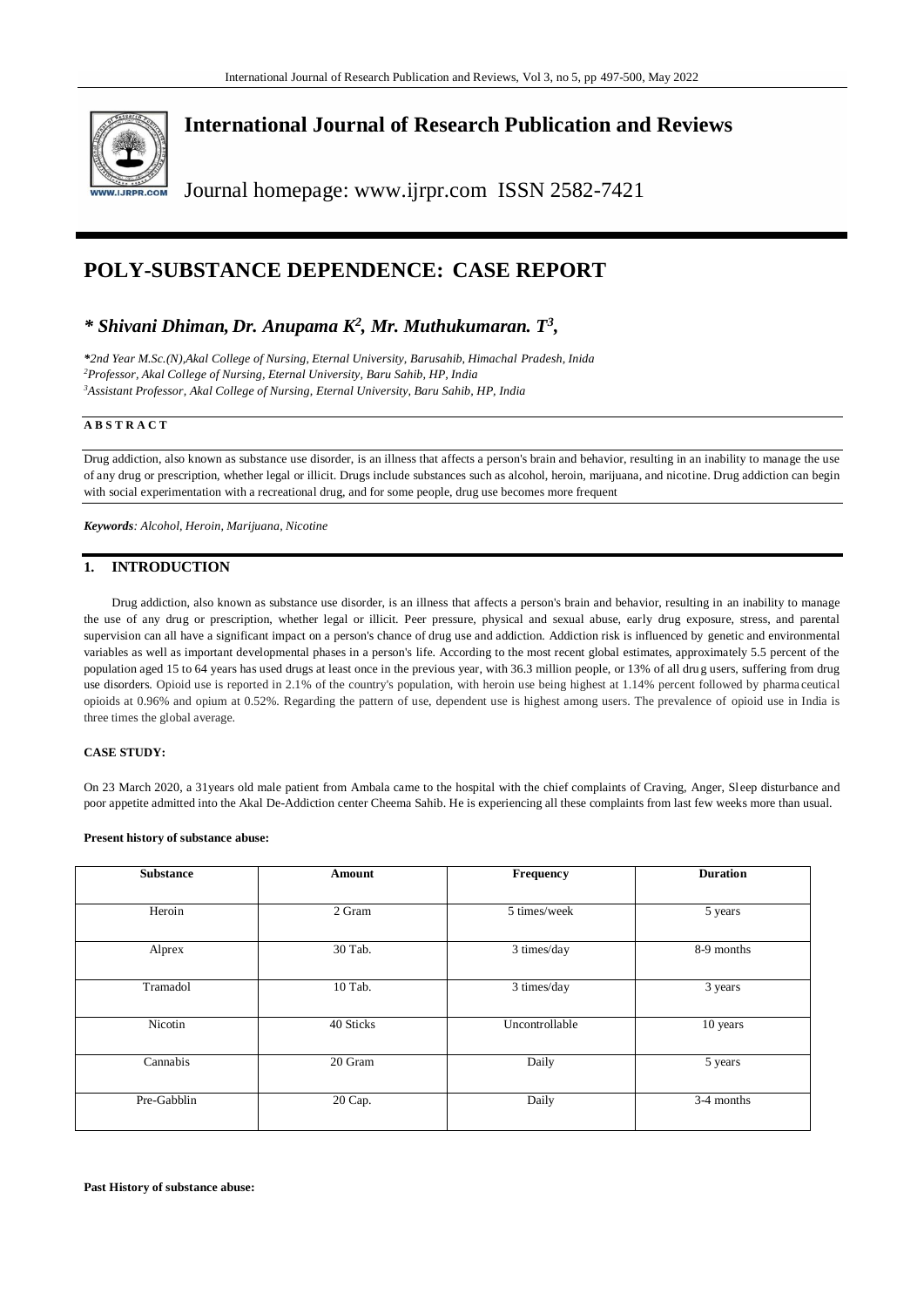| <b>Substance</b> | Amount    | <b>Frequency</b> | <b>Duration</b> |
|------------------|-----------|------------------|-----------------|
| Heroin           | 2 Gram    | 5 times/week     | 5 years         |
| Nicotin          | 40 Sticks | Uncontrollable   | 10 years        |

#### **General Examination:**

**Weight**: 75kg

**Height**: 174cm

**BMI**: 24

## **BACKGROUND INFORMATION:**

**Personal History**: Patient aged 31years old belonged to Ambala, Punjab. Patient is B.A. last year dropout and he is not doing any job. Patient having no any past medical history of illness. Patient was good in studies and also having good relations with teachers. Patient lost his mother when he was 21years old. That was the precipitating factor for the patient to start taking alcohol. Patient having very good relations with his mother and mostly he was sharing his problems with only his mother. After the death of his mother patient start taking alcohol and indulge in the bad company that can leads to PSDU.

**Family history:** Patient's mother having Diabetes Mellitus and also she was suffering from paralytic attack. Because of that she died in 2012. Patient's brother and father also having alcohol dependence. Other than there is no history of any medical and psychiatric illness in the family.

**Educational history:** Patient didn't complete his graduation because of the drug addiction and issues in his family.

**Occupational History:** Patient doing work in a shop for few duration of time. Other than he was not doing any work.

**Sexual history:** Patient was unmarried. He was having girlfriend. At the age of 14years patient intimate with his girlfriend. At present patient having no problem related to sexual life.

**History of family psychiatry/ medical:** In patient's family there was no history of any psychiatric illness. All the family members are healthy except his mother. She was suffering from Diabetes Mellitus Type-II and also having paralytic attack. Because of that she died in 2012.

#### **SPECIAL INVESTIGATION:**

| Sr. No.          | <b>Name of Investigation</b> | <b>Patient Value</b> | <b>Normal Value</b>      | <b>Inference</b>     |
|------------------|------------------------------|----------------------|--------------------------|----------------------|
| 1.               | <b>HCV</b>                   | Non-Reactive         | $\overline{\phantom{a}}$ | Normal               |
| 2.               | HBsAG                        | Non-Reactive         | ٠                        | Normal               |
| 3.               | <b>HIV</b>                   | Non-Reactive         | ٠                        | Normal               |
| $\overline{4}$ . | Hb                           | 11.0g/dl             | $14 - 16$                | Moderately decreased |
| 5.               | <b>TLC</b>                   | 9800                 | 4,000-11000/cumm         | Normal               |
| 6.               | RBS (Fasting)                | 84                   | 70-120                   | Normal               |
| 7.               | S. Cholestrol                | 214                  | 125-200mg/dl             | Mild Increased       |
| 8.               | S. Billirubin(T)             | 0.99                 | $0.20 - 1.00$ mg/dl      | Normal               |
| 9.               | S. Billirubin (Conj)         | 0.64                 | $0.00 - 0.30$ mg/dl      | Increased            |
| 10.              | Urine examination            | THE-BZO-TRA Reactive | Normal                   | Presence of Drugs    |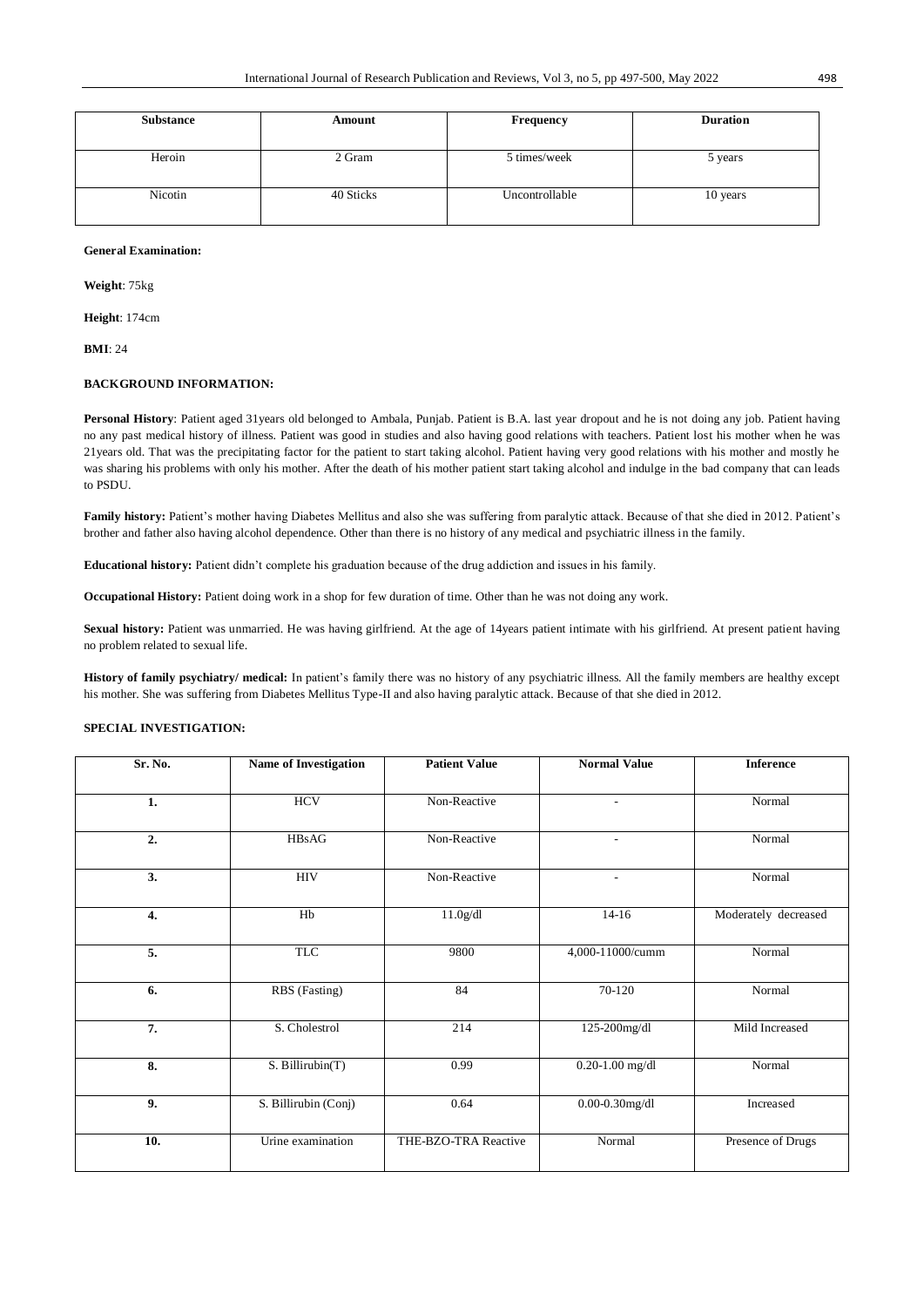### **TREATMENT:**

- Tab. Bnx 2/0.5 TDS
- Tab. Clonax 0.5mg TDS
- Tab. Oleanz 5mg OD
- Cap. Fludac 20mg OD
- Tab. Diavox 500mg OD
- Tab. Zdlip 10mg OD
- Tab. Neurobion 133mg OD

#### **CARE PLAN:**

- Ineffective Individual Coping.
- Powerlessness related to lifestyle of helplessness.
- Situational Low Self-Esteem related to life choices perpetuating failure. situational crisis with loss of control over life events.
- [Imbalanced Nutrition:](https://nurseslabs.com/imbalanced-nutrition-less-body-requirements/) Less than Body Requirement.
- Altered Family Processes/Role Performance.

#### **INTERVENTIONS:**

- Carefully observe the patient.
- Give proper medication to the patient especially when the patient taking Anti-craving drugs.
- Check for the any suicidal risk and help the patient to ventilate his feelings.
- Meditation and yoga teach to the patient as well as involve the patient in group therapy.
- Proper diet plan make for the patient.
- Individual counseling sessions given to the patient.
- Help the patient to vent out his feelings.
- Motivate the patient for continue his education after discharge and focus on his future.

#### **OUTCOME:**

After the interventions patient felt motivated and health status of the patient also improved. Now patient dependency on drug decreased. Patient focused on his future. Stress and anxiety of the patient also decreased. Patient feels good after sharing his feelings.

## **2. DISCUSSION**

Patient 31 years old was suffering from PSUD. When patient was 14 years old he take first time alcohol and cigarette within the influence of his cousin. In 2012 his mother died because of Diabetes Mellitus Type-II and paralytic attack. After that he got depressed because of death of his mother and he was started taking heroine. Patient indulges in the activities of bad company. Patient taking alcohol, heroine, nicotine, tramadol, alprex and pregaballin. Patient also caught by the police while he was taking drugs and he got arrested by the police about more than 12 times because he fought with the people because of his friends. In 2018 patient having an accident in which he got minor injury on his head and in 2019 he injured his left arm in accident because of heavy dose of alcohol. For that surgery of his left hand was done. Patient having history of relapse 1 time and he was also try to quit drugs but not succeeded. Patient also got seizures because of high intake of drugs. For that he was admitted in the private hospital Ambala. At present patient came to the hospital with the chief complaints of craving, anger, sadness, disturbed sleep pattern and poor appetite. Now at present patient take treatment for the Poly Substance Used Disorder at Akal De Addiction center Cheema Sahib, Punjab. He was taking Anti-craving, Antianxiety, Anti-Depressants and Vitamin tablets. Motivational therapy, Individual counseling and Group counseling given to the patient. Patient felt motivated toward self and future. Sleep pattern of the patient was also improved as well as he is taking proper diet.